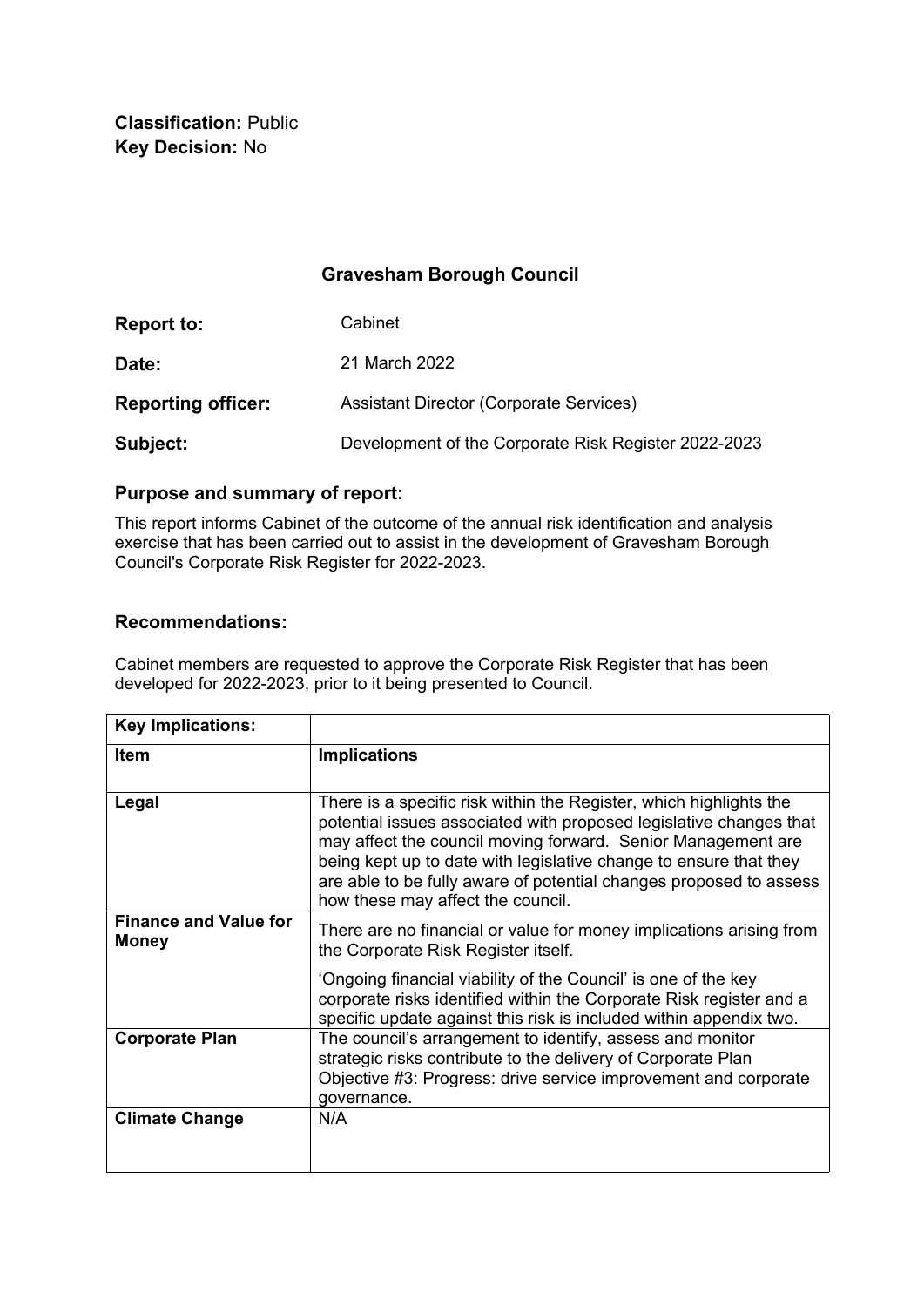## **1. Introduction and Background**

- 1.1 Gravesham Borough Council pursues a forward-looking and dynamic approach to delivering services to the local community and in doing so, the council is exposed to risk both in terms of threats and loss of opportunities. The council recognises that risks are inevitable and in practice, cannot be entirely avoided. Resultantly, the council will tolerate a certain degree of risk when pursuing objectives, executing strategies and delivering services.
- 1.2 Responsibility for risk management runs throughout the council and specific roles and responsibilities have been identified so that risk management is embedded in the culture of the council. Finance & Audit Committee have responsibility for monitoring the effective development and operation of risk management through:
	- Reviewing any changes that have been made to the Risk Management Strategy, prior to presentation to Cabinet for approval.
	- Reviewing the annual Corporate Risk Register, prior to presentation to Cabinet for approval.
	- Considering progress made during the year, in managing or mitigating risks contained within the Corporate Risk Register.
	- Identifying potential risks for inclusion in the annual Corporate Risk Register.

### **2. Risk Management Strategy 2022-23**

- 2.1 The Risk Management Strategy sets out the approach that has been adopted by the council for identifying, evaluating, managing and recording risks to which it is exposed. The primary intention of the strategy is to ensure that risk management is embedded into the daily operations of the council. The strategy recognises that good risk management will lead to good management, good performance, good stewardship of public money, good public engagement and ultimately, good outcomes for citizens and service users.
- 2.2 In March 2011, it was agreed by Cabinet that the Risk Management Strategy would be reviewed on an annual basis and, where necessary, presented to Cabinet for approval if it was subject to updates and amendments resulting in material changes to the strategy.
- 2.2.1 The Risk Management Strategy has been reviewed and there have been no substantial updates or amendments made to it. The strategy will therefore not be presented for approval but is appended to the report as Appendix 1 for information.

### **3. Desktop review of the corporate risk register**

- 3.1 Prior to commencement of this year's risk identification exercise, the Risk & Resilience Team (RRT) at Zurich Risk Services (ZRS), undertook a desktop review of the Council's corporate risk register. Following completion of the desktop review, Zurich's RRT made recommendations and observations with regards to:
	- the presentation and format of the risk register; and
	- the articulation and the quality of risk information included in the register.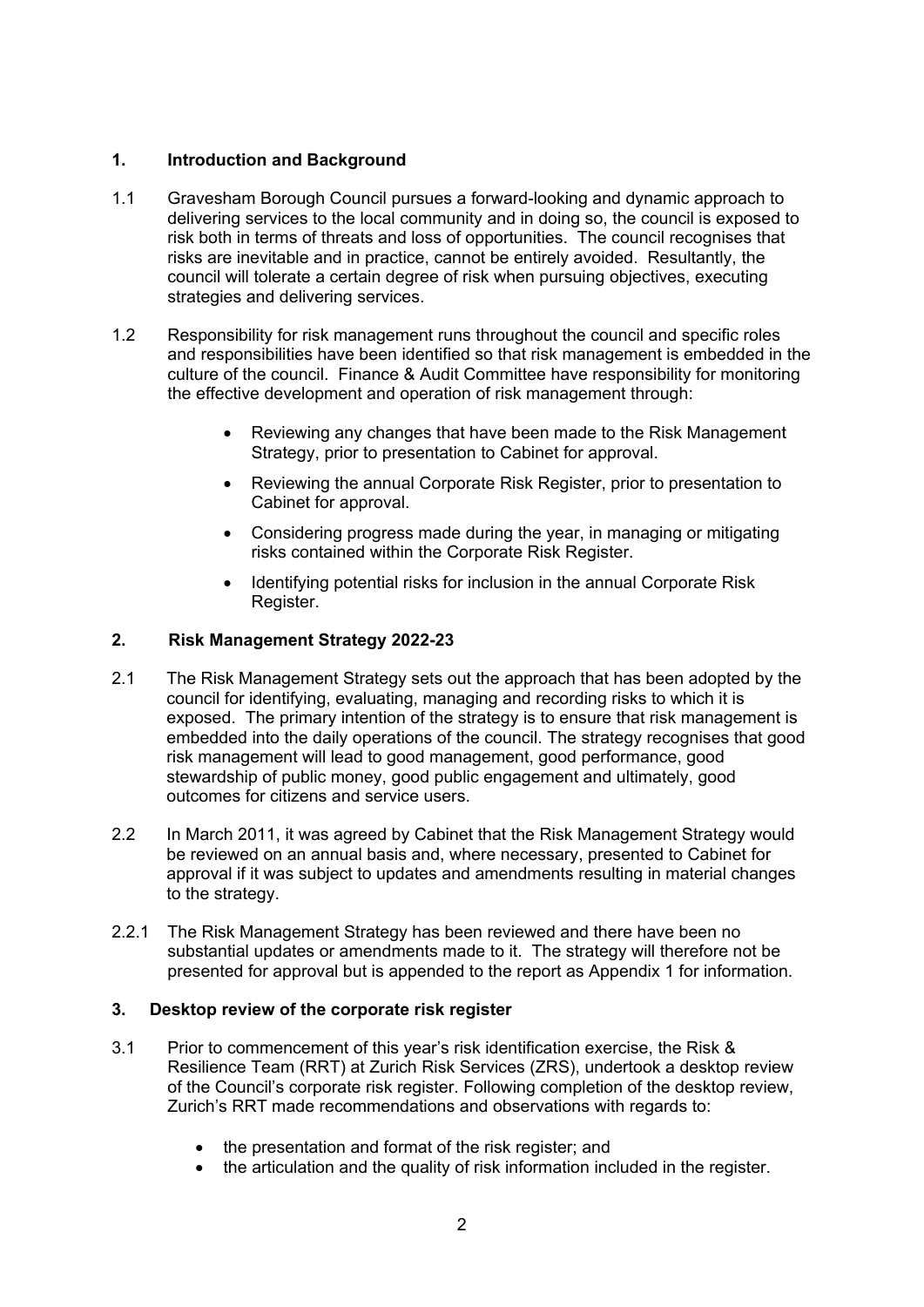- 3.3 In order to incorporate Zurich's recommendations with regard to the presentation and format of the register, the risk register template has been amended to allow for:
	- The inherent, residual and target risk scores to be seen on one line
	- The corporate objective that each risk links to, to be recorded in the register.
- 3.4 To ensure the articulation and quality of risk information included in the risk register is in line with Zurich's recommendations, senior officers responsible for reviewing existing and new risks have been requested to:
	- Consider how each risk will have an impact on the corporate objective it links to.
	- Take a clean slate approach when analysing existing risks are to ensure they are assessed on an equal footing with new risks. This will also allow for existing risks to be sense checked, in order to establish whether or not they are still the main risks, if the descriptions are current and if the scoring is correct.
	- Provide clear information about what the Council is trying to manage. Information should include brief details of the specific event or situation (Risk) and what would make that happen (Trigger) as well as the Consequences.

### **3 Draft Corporate Risk Register 2022-2023**

- 3.1 In preparing the draft copy of the Corporate Risk Register for 2022-23, Management Team, Senior Officers and Members have been requested to provide details of existing risks that continue to score high and should be carried forward to the 2022- 2023 register and also to provide details of any new risks that should be considered for assessment and inclusion.
	- Existing risks include;
		- 1. Ongoing financial viability of the council.
		- 2. Changes in national priorities and legislation.
		- 3. Organisational capacity/resilience.
		- 4. Cyberattack resulting in data breach or corruption of data.
		- 5. Investment Risk.

New risks include;

- 1. Universal Credit
- 2. IT infrastructure is not updated to meet the needs of the organisation
- 3. Adoption and delivery of sound Local Plan
- 3.3 A Risk Identification & Analysis Assessment can be found at Appendix 2 of this report. The document details all risks that have been considered when producing the draft 2022-2023 Corporate Risk Register.
- 3.3 All risks and the outcome of their assessment is summarised in the table and plotted in the Heat Map below.

#### **Table of Risks Assessed for consideration**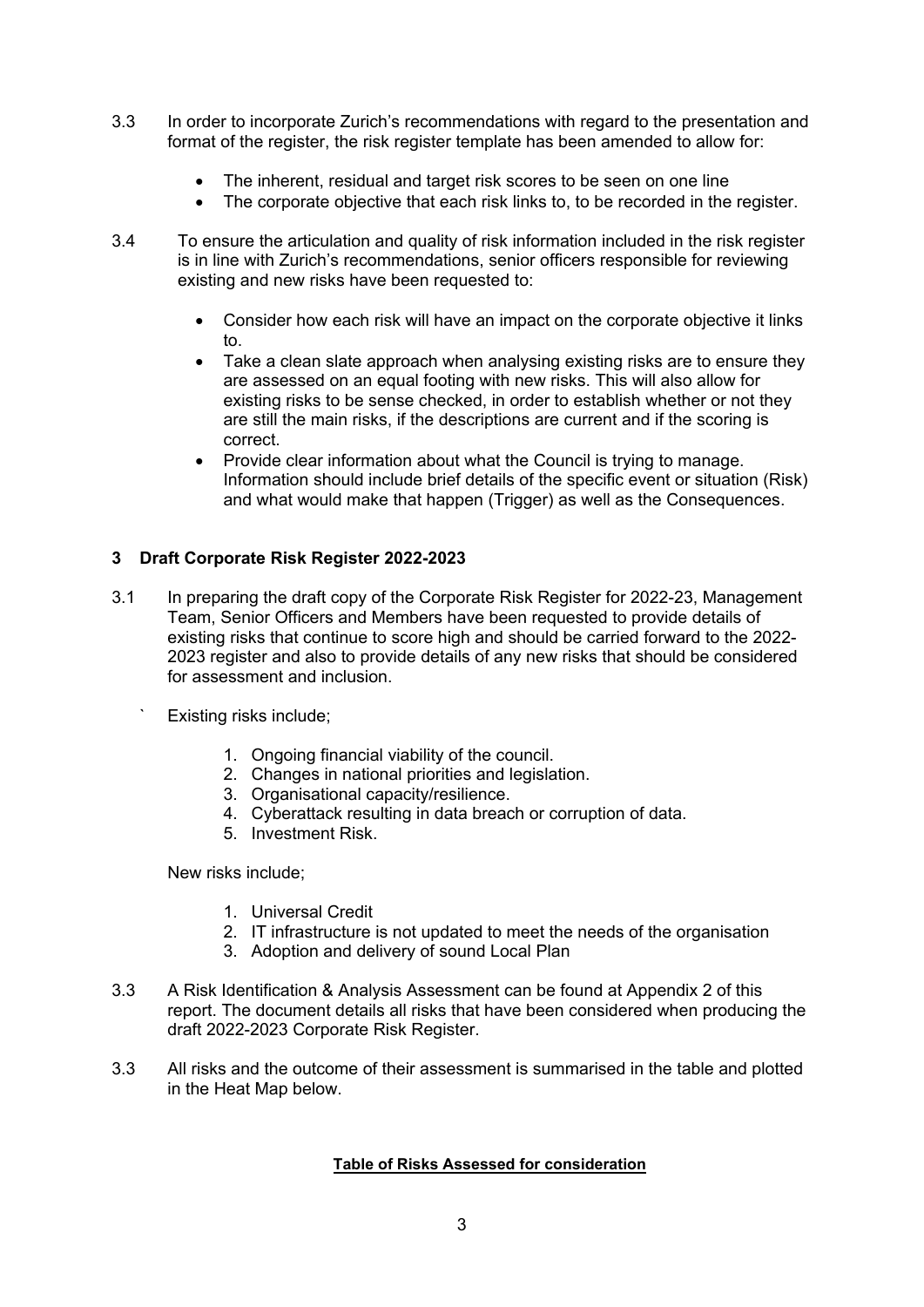| <b>Risk Ref</b> | <b>Risk Description</b>                                                |    | <b>Residual</b><br><b>Risk</b> | <b>Target</b><br><b>Risk</b> |
|-----------------|------------------------------------------------------------------------|----|--------------------------------|------------------------------|
|                 | On-going financial viability of the council                            | 20 | 12 <sub>1</sub>                | 9                            |
| 2               | Changes in national priorities and legislation                         | 20 | 15                             | 12                           |
| 3               | Organisational capacity/resilience                                     | 20 | 12 <sub>2</sub>                | 9                            |
| 4               | Cyberattack resulting in data breach or corruption of data             | 16 | 12 <sub>2</sub>                | 8                            |
| 5               | Investment risk                                                        | 15 | 10                             | 9                            |
| 6               | Adoption and deivery of sound Local Plan                               | 16 | /12/                           | 9                            |
|                 | Universal credit                                                       | 15 | 6                              | 9                            |
| 8               | IT infrastructure is not updated to meet the needs of the organisation | 20 | 9                              |                              |

## **Risk Heat Map (Residual Risk)**

|                   | Very High          | 5 |               | 5                      | $\mathbf{2}$ |          |
|-------------------|--------------------|---|---------------|------------------------|--------------|----------|
|                   | High               | 4 |               |                        | 1,3,6        |          |
|                   | Medium             | 3 |               |                        | 8            | 4        |
| <b>LIKELIHOOD</b> | Low                | 2 |               |                        |              |          |
|                   | Very Low           | 1 |               |                        |              |          |
|                   | <b>Hig Risk</b>    |   |               | $\mathcal{P}$          | 3            | 4        |
|                   | <b>Medium Risk</b> |   |               | Negligible Significant | Serious      | Critical |
|                   | <b>Low Risk</b>    |   | <b>IMPACT</b> |                        |              |          |

- 3.4 The risks that have generated a "High" residual risk score and are above the council's strategic risk tolerance level can be seen coloured in red and have been included in the 2022-2023 Corporate Risk Register. These risks are listed below and are included within the draft register which can be found at Appendix 3.
	- 1. On-going financial viability of the council.
	- 2. Changes in national priorities and legislation.
	- 3. Organisational Capacity reliance.
	- 4. Cyberattack resulting in data breach or corruption of data.
	- 5. Investment Risk.
	- 6. Adoption and delivery of sound Local Plan.
- 3.5 Risks that have been assessed and have generated either a medium or a low residual risk score have not been included in the Corporate Risk register. However, these risks will be managed at service level.

### **4. On-going monitoring of the Corporate Risk Register**

- 4.1 Progress made against the actions in relation to each risk recorded in the Corporate Risk Register will be monitored quarterly by the Risk Management Working Group and progress information will be presented via a half yearly report to the Finance & Audit Committee.
- 4.2 This report and the draft Corporate Risk Register were considered by the Finance and Audit committee, at the committee meeting on 7 March 2022.
- **5. Background Papers**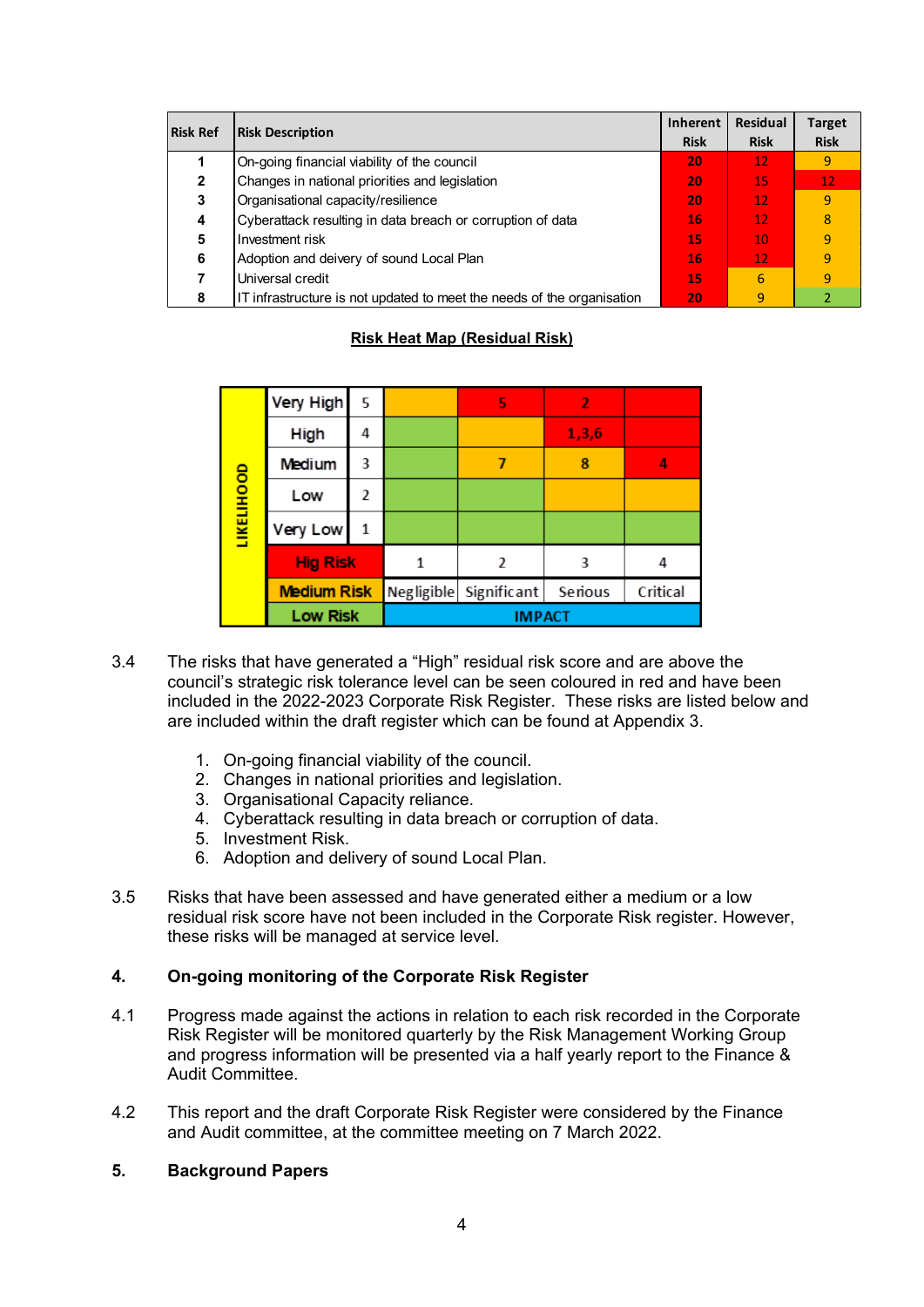5.1 There are no background papers to this report.